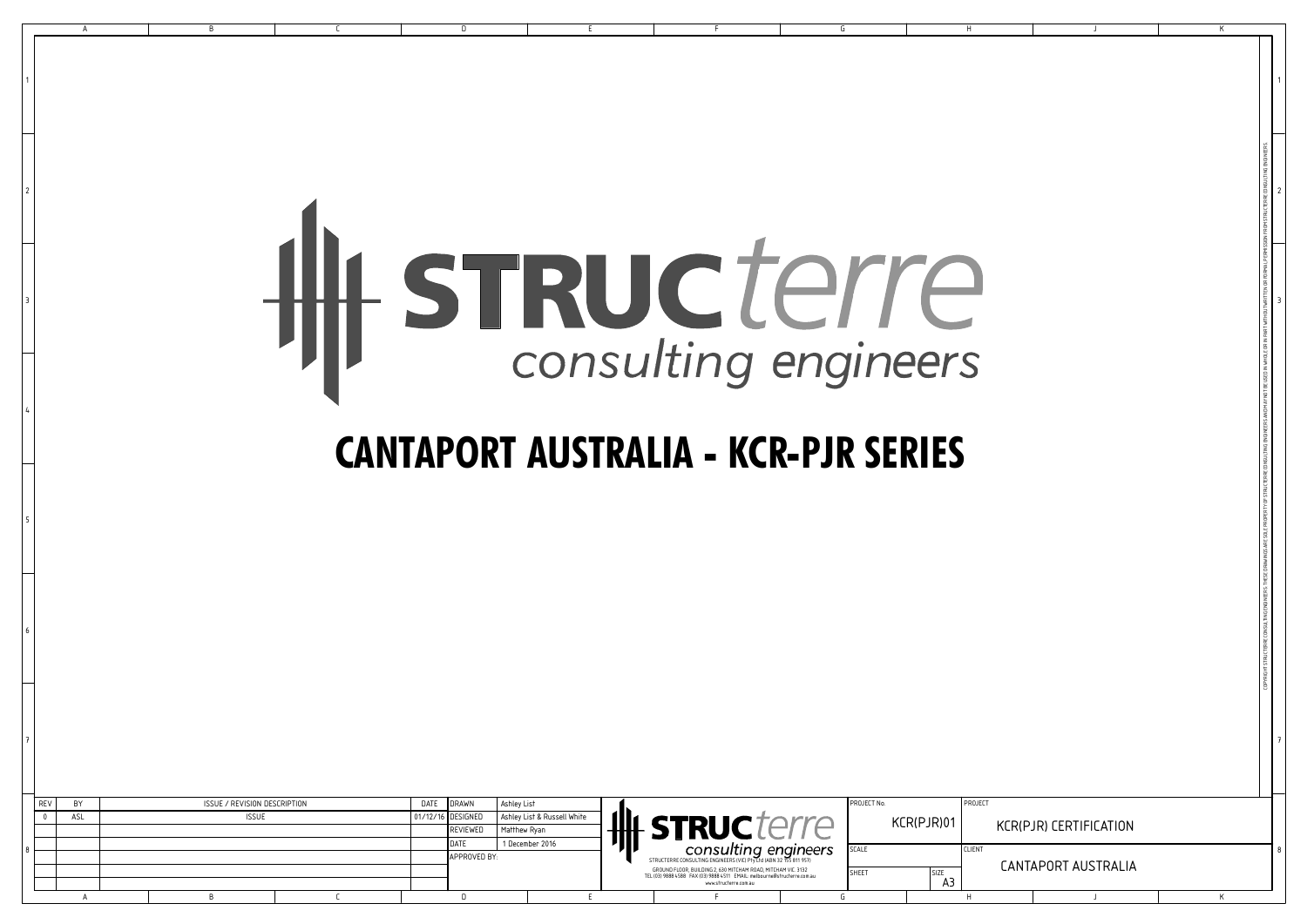| <b>SPECIFICATION</b><br>1. DESIGN CRITERIA<br>a) WIND REGION A. TERRAIN CATEGORY 2, 3 OR 4. IMPORTANCE LEVEL 1 Vr = 41m/s<br>b) CLASS A, S, M OR H SITES TO AS2870. MINIMUM ALLOWABLE SOIL BEARING CAPCITY 100 kPa.<br>1<br>c) DEAD LOAD DEFLECTIONS LIMITED TO SPAN/300 FOR RAFTERS AND SPAN/300 FOR PURLINS.<br>d) ROOF CLADDING TO BE FIXED TO MANUFACTURER'S SPECIFICATIONS.<br>FLASHINGS AND GUTTERS TO BE FIXED TO BUILDER'S DETAILS.<br>e) TOTAL DEAD LOAD 0.1 kPa. LIVE LOAD 0.25KPa. POINT LOADS NOT RECOMMENDED. IT IS THE BUILDER'S<br>RESPONSIBILITY TO NOTIFY THE OWNER THAT THE CANOPY PURLINS (P1) ARE NOT ABLE TO CARRY<br>ANY LIVE POINT LOADS.<br>f) CANOPY MUST NOT BE BLOCKED MORE THAN 2/3 OF THE CANOPY HEIGHT IN THE EVENT OF PEAK<br>WIND LOADING. CANOPY CAN BE BLOCKED (BY WALLS OR HOUSE) ON ONE SIDE MAXIMUM.<br>g) SNOW LOAD IS NOT CONSIDERED IN THIS DESIGN. PLEASE REFER BACK TO THIS OFFICE IF SNOW LOAD<br>ERTY OF STRUCTERRE CONSULTING ENGINEERS AND MAY NOT BE USED IN WHOLE OR IN PART WITHOUT WRITTEN OR PORMAL PERMISSION FROM STRUCTERRECONSULTING ENGINEERS<br>MUST BE CONSIDERED.<br>h) MAX ROOF PITCH - 7.5°<br>2. CONCRETE<br>a) CONCRETE MINIMUM 20MPa, POURED INSITU.<br>2<br>3. FABRICATION AND ERECTION<br>a) ALL STEEL WORK TO AS4100.<br>b) ALL ALUMINIUM WORK TO AS1664<br>c) REPAIR ALL WELDS WITH COLD GALVANIZING PAINT.<br>d) SEAL ALL OPEN ENDS OF RHS SECTIONS.<br>e) ALL STEEL AND ALUMINIUM WORK COATINGS TO SUIT EXPOSURE CLASSIFICATION.<br>f) ALL WORK GENERALLY TO BUILDING CODE OF AUSTRALIA<br>AND ALL RELEVANT BUILDING STANDARDS AND CODES.<br>q) ALL SCREWS SIZES AS PER DETAILS.<br>(COATING TO SUIT EXPOSURE CLASSIFICATION)<br>h) ALL STEELWORK (INCLUDING FASTENERS) TO BE TREATED IN ACCORDANCE WITH<br>TABLE 3.4.4.2 "PROTECTIVE COATINGS FOR STEELWORK"<br>OF THE BUILDING CODE OF AUSTRALIA.<br>3<br>i) C1 COLUMNS, B1 BEAMS AND P1 PURLINS TO BE 6063 T6 ALUMINIUM WITH MINIMUM 6<br>180MPa COMPRESION YIELD STRESS CAPACITY. CORNER BRACKET TO BE STEEL WITH<br>MINIMUM GRADE OF 350MPa.<br>4. THIS DETAIL IS ONLY RELEVANT FOR PROJECTS WHICH MATCH THE ARRANGEMENTS SHOWN.<br>IT IS THE BUILDER'S RESPONSIBILITY TO ENSURE THAT ANY MANUFACTURER SPECIFIC<br><b>REQUIREMENTS ARE MET.</b><br>5. STRUCTERRE CONSULTING GROUP TAKES NO RESPONSIBILITY FOR THE STRUCTURAL<br>INTEGRITY OR THE IN-SERVICE PERFORMANCE OF THIS STRUCTURE UNLESS WE ARE INVITED<br>TO CARRY OUT AN AS-CONSTRUCTED INSPECTION OF THE BUILT STRUCTURE AND PROVIDE<br>CERTIFICATION THAT IT HAS BEEN BUILT IN ACCORDANCE WITH THIS SPECIFICATION.<br>COPYRIGHT STRUCTERRE CONSULTING ENGINEERS: THESE DRAWINGS ARE SOLE PROPI<br>7<br><b>KCR(PJR) CERTIFICATION</b><br>8<br>CANTAPORT AUSTRALIA<br>J<br>K |  | J | Κ |  |  |  |  |  |  |  |  |  |
|-------------------------------------------------------------------------------------------------------------------------------------------------------------------------------------------------------------------------------------------------------------------------------------------------------------------------------------------------------------------------------------------------------------------------------------------------------------------------------------------------------------------------------------------------------------------------------------------------------------------------------------------------------------------------------------------------------------------------------------------------------------------------------------------------------------------------------------------------------------------------------------------------------------------------------------------------------------------------------------------------------------------------------------------------------------------------------------------------------------------------------------------------------------------------------------------------------------------------------------------------------------------------------------------------------------------------------------------------------------------------------------------------------------------------------------------------------------------------------------------------------------------------------------------------------------------------------------------------------------------------------------------------------------------------------------------------------------------------------------------------------------------------------------------------------------------------------------------------------------------------------------------------------------------------------------------------------------------------------------------------------------------------------------------------------------------------------------------------------------------------------------------------------------------------------------------------------------------------------------------------------------------------------------------------------------------------------------------------------------------------------------------------------------------------------------------------------------------------------------------------------------------------------------------------------------------------------------------------------------------------------------------------------------------------------------------------------------------------------------------------------------------|--|---|---|--|--|--|--|--|--|--|--|--|
|                                                                                                                                                                                                                                                                                                                                                                                                                                                                                                                                                                                                                                                                                                                                                                                                                                                                                                                                                                                                                                                                                                                                                                                                                                                                                                                                                                                                                                                                                                                                                                                                                                                                                                                                                                                                                                                                                                                                                                                                                                                                                                                                                                                                                                                                                                                                                                                                                                                                                                                                                                                                                                                                                                                                                                   |  |   |   |  |  |  |  |  |  |  |  |  |
|                                                                                                                                                                                                                                                                                                                                                                                                                                                                                                                                                                                                                                                                                                                                                                                                                                                                                                                                                                                                                                                                                                                                                                                                                                                                                                                                                                                                                                                                                                                                                                                                                                                                                                                                                                                                                                                                                                                                                                                                                                                                                                                                                                                                                                                                                                                                                                                                                                                                                                                                                                                                                                                                                                                                                                   |  |   |   |  |  |  |  |  |  |  |  |  |
|                                                                                                                                                                                                                                                                                                                                                                                                                                                                                                                                                                                                                                                                                                                                                                                                                                                                                                                                                                                                                                                                                                                                                                                                                                                                                                                                                                                                                                                                                                                                                                                                                                                                                                                                                                                                                                                                                                                                                                                                                                                                                                                                                                                                                                                                                                                                                                                                                                                                                                                                                                                                                                                                                                                                                                   |  |   |   |  |  |  |  |  |  |  |  |  |
|                                                                                                                                                                                                                                                                                                                                                                                                                                                                                                                                                                                                                                                                                                                                                                                                                                                                                                                                                                                                                                                                                                                                                                                                                                                                                                                                                                                                                                                                                                                                                                                                                                                                                                                                                                                                                                                                                                                                                                                                                                                                                                                                                                                                                                                                                                                                                                                                                                                                                                                                                                                                                                                                                                                                                                   |  |   |   |  |  |  |  |  |  |  |  |  |
| ۱k:<br>0-28659-000345051932601-4496657729                                                                                                                                                                                                                                                                                                                                                                                                                                                                                                                                                                                                                                                                                                                                                                                                                                                                                                                                                                                                                                                                                                                                                                                                                                                                                                                                                                                                                                                                                                                                                                                                                                                                                                                                                                                                                                                                                                                                                                                                                                                                                                                                                                                                                                                                                                                                                                                                                                                                                                                                                                                                                                                                                                                         |  |   |   |  |  |  |  |  |  |  |  |  |
|                                                                                                                                                                                                                                                                                                                                                                                                                                                                                                                                                                                                                                                                                                                                                                                                                                                                                                                                                                                                                                                                                                                                                                                                                                                                                                                                                                                                                                                                                                                                                                                                                                                                                                                                                                                                                                                                                                                                                                                                                                                                                                                                                                                                                                                                                                                                                                                                                                                                                                                                                                                                                                                                                                                                                                   |  |   |   |  |  |  |  |  |  |  |  |  |
|                                                                                                                                                                                                                                                                                                                                                                                                                                                                                                                                                                                                                                                                                                                                                                                                                                                                                                                                                                                                                                                                                                                                                                                                                                                                                                                                                                                                                                                                                                                                                                                                                                                                                                                                                                                                                                                                                                                                                                                                                                                                                                                                                                                                                                                                                                                                                                                                                                                                                                                                                                                                                                                                                                                                                                   |  |   |   |  |  |  |  |  |  |  |  |  |
|                                                                                                                                                                                                                                                                                                                                                                                                                                                                                                                                                                                                                                                                                                                                                                                                                                                                                                                                                                                                                                                                                                                                                                                                                                                                                                                                                                                                                                                                                                                                                                                                                                                                                                                                                                                                                                                                                                                                                                                                                                                                                                                                                                                                                                                                                                                                                                                                                                                                                                                                                                                                                                                                                                                                                                   |  |   |   |  |  |  |  |  |  |  |  |  |
|                                                                                                                                                                                                                                                                                                                                                                                                                                                                                                                                                                                                                                                                                                                                                                                                                                                                                                                                                                                                                                                                                                                                                                                                                                                                                                                                                                                                                                                                                                                                                                                                                                                                                                                                                                                                                                                                                                                                                                                                                                                                                                                                                                                                                                                                                                                                                                                                                                                                                                                                                                                                                                                                                                                                                                   |  |   |   |  |  |  |  |  |  |  |  |  |
|                                                                                                                                                                                                                                                                                                                                                                                                                                                                                                                                                                                                                                                                                                                                                                                                                                                                                                                                                                                                                                                                                                                                                                                                                                                                                                                                                                                                                                                                                                                                                                                                                                                                                                                                                                                                                                                                                                                                                                                                                                                                                                                                                                                                                                                                                                                                                                                                                                                                                                                                                                                                                                                                                                                                                                   |  |   |   |  |  |  |  |  |  |  |  |  |
|                                                                                                                                                                                                                                                                                                                                                                                                                                                                                                                                                                                                                                                                                                                                                                                                                                                                                                                                                                                                                                                                                                                                                                                                                                                                                                                                                                                                                                                                                                                                                                                                                                                                                                                                                                                                                                                                                                                                                                                                                                                                                                                                                                                                                                                                                                                                                                                                                                                                                                                                                                                                                                                                                                                                                                   |  |   |   |  |  |  |  |  |  |  |  |  |
|                                                                                                                                                                                                                                                                                                                                                                                                                                                                                                                                                                                                                                                                                                                                                                                                                                                                                                                                                                                                                                                                                                                                                                                                                                                                                                                                                                                                                                                                                                                                                                                                                                                                                                                                                                                                                                                                                                                                                                                                                                                                                                                                                                                                                                                                                                                                                                                                                                                                                                                                                                                                                                                                                                                                                                   |  |   |   |  |  |  |  |  |  |  |  |  |